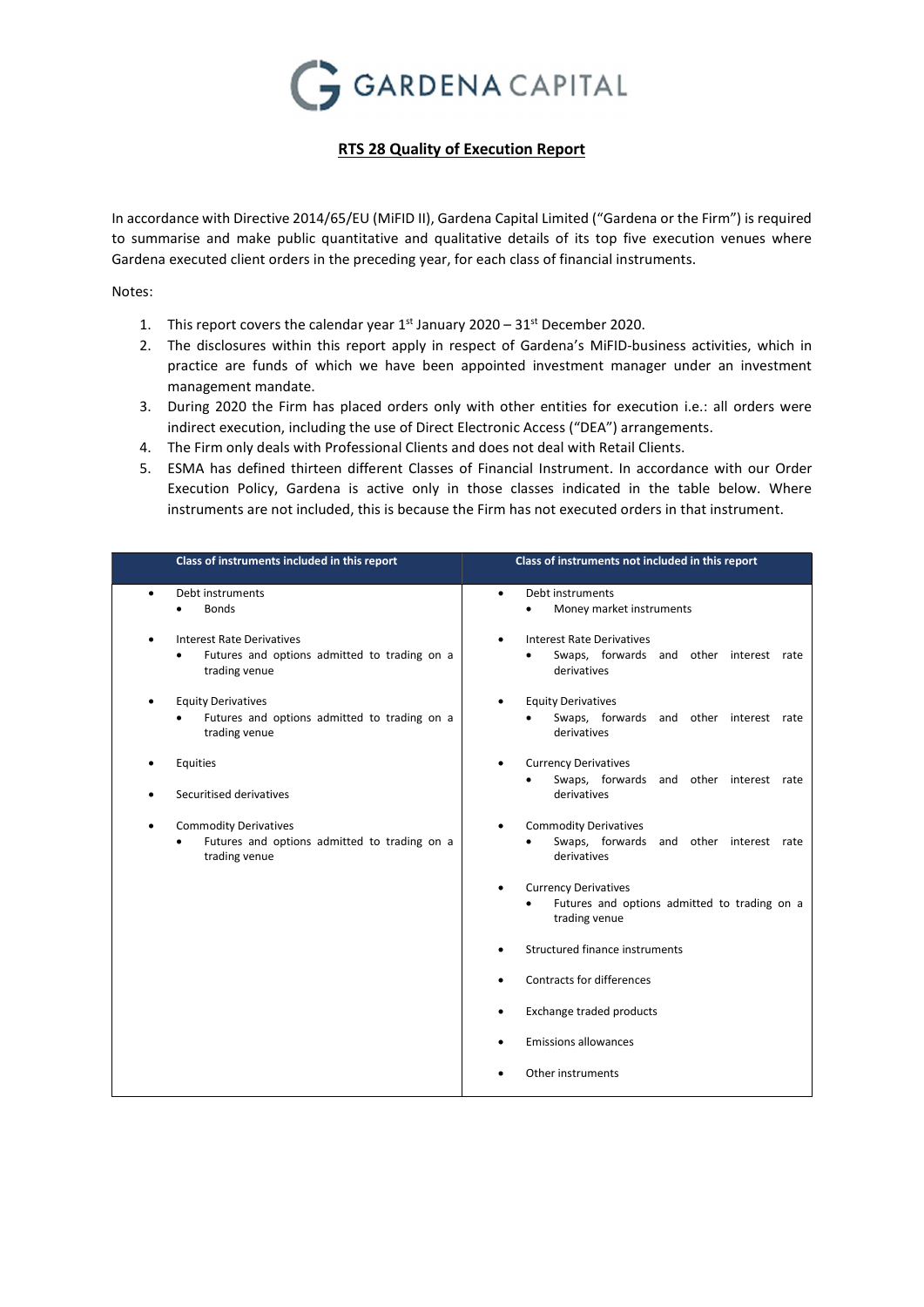

| Asset Class: Debt Instruments - Bonds                           |                                                                        |        |       |        |        |            |
|-----------------------------------------------------------------|------------------------------------------------------------------------|--------|-------|--------|--------|------------|
|                                                                 | Notification if <1 average trade per business day in the previous year |        |       |        |        | NO         |
| % of order<br>% of<br>% passive<br>% aggressive<br>Venue<br>LEI |                                                                        |        |       |        |        | % directed |
|                                                                 |                                                                        | volume | count | orders | orders | orders     |
| Invest Banca S.p.A                                              | 815600F7C251EF3D6039                                                   | 100    | 100   | N/A    | N/A    | N/A        |
|                                                                 |                                                                        |        |       |        |        |            |
|                                                                 |                                                                        |        |       |        |        |            |
|                                                                 |                                                                        |        |       |        |        |            |
|                                                                 |                                                                        |        |       |        |        |            |

|   | Asset Class: Interest Rate Derivatives - futures and options admitted for trading on a trading venue |                                                                        |        |       |        |        |        |
|---|------------------------------------------------------------------------------------------------------|------------------------------------------------------------------------|--------|-------|--------|--------|--------|
|   |                                                                                                      | Notification if <1 average trade per business day in the previous year |        |       |        |        | NO     |
|   | % of order<br>% directed<br>% of<br>% passive<br>% aggressive<br>Venue<br>LEI                        |                                                                        |        |       |        |        |        |
|   |                                                                                                      |                                                                        | volume | count | orders | orders | orders |
|   | Invest Banca S.p.A                                                                                   | 815600F7C251EF3D6039                                                   | 100    | 100   | N/A    | N/A    | N/A    |
|   |                                                                                                      |                                                                        |        |       |        |        |        |
| 3 |                                                                                                      |                                                                        |        |       |        |        |        |
| 4 |                                                                                                      |                                                                        |        |       |        |        |        |
|   |                                                                                                      |                                                                        |        |       |        |        |        |

|   | Asset Class: Equity Derivatives – futures and options admitted for trading on a trading venue |                                                                        |        |       |        |        |            |
|---|-----------------------------------------------------------------------------------------------|------------------------------------------------------------------------|--------|-------|--------|--------|------------|
|   |                                                                                               | Notification if <1 average trade per business day in the previous year |        |       |        |        | NO         |
|   | % of order<br>% of<br>% aggressive<br>% passive<br>Venue<br>ιEΙ                               |                                                                        |        |       |        |        | % directed |
|   |                                                                                               |                                                                        | volume | count | orders | orders | orders     |
|   | Invest Banca S.p.A                                                                            | 815600F7C251EF3D6039                                                   | 100    | 100   | N/A    | N/A    | N/A        |
|   |                                                                                               |                                                                        |        |       |        |        |            |
|   |                                                                                               |                                                                        |        |       |        |        |            |
| 4 |                                                                                               |                                                                        |        |       |        |        |            |
|   |                                                                                               |                                                                        |        |       |        |        |            |

|   | <b>Asset Class: Equities</b>                                                                           |                                                                        |     |     |     |     |                      |
|---|--------------------------------------------------------------------------------------------------------|------------------------------------------------------------------------|-----|-----|-----|-----|----------------------|
|   |                                                                                                        | Notification if <1 average trade per business day in the previous year |     |     |     |     | N <sub>O</sub>       |
|   | % of<br>% of order<br>% passive<br>% aggressive<br>Venue<br>LEI<br>orders<br>orders<br>volume<br>count |                                                                        |     |     |     |     | % directed<br>orders |
|   | Invest Banca S.p.A                                                                                     | 815600F7C251EF3D6039                                                   | 100 | 100 | N/A | N/A | N/A                  |
|   |                                                                                                        |                                                                        |     |     |     |     |                      |
| 3 |                                                                                                        |                                                                        |     |     |     |     |                      |
| 4 |                                                                                                        |                                                                        |     |     |     |     |                      |
|   |                                                                                                        |                                                                        |     |     |     |     |                      |

|   | Asset Class: Securitised derivatives                              |                                                                        |        |       |        |        |        |
|---|-------------------------------------------------------------------|------------------------------------------------------------------------|--------|-------|--------|--------|--------|
|   |                                                                   | Notification if <1 average trade per business day in the previous year |        |       |        |        | NO     |
|   | % of order<br>$%$ of<br>% passive<br>% aggressive<br>Venue<br>LEI |                                                                        |        |       |        |        |        |
|   |                                                                   |                                                                        | volume | count | orders | orders | orders |
|   | Invest Banca S.p.A                                                | 815600F7C251EF3D6039                                                   | 100    | 100   | N/A    | N/A    | N/A    |
|   |                                                                   |                                                                        |        |       |        |        |        |
|   |                                                                   |                                                                        |        |       |        |        |        |
| 4 |                                                                   |                                                                        |        |       |        |        |        |
|   |                                                                   |                                                                        |        |       |        |        |        |

| Asset Class: Commodity Derivatives – futures and options admitted for trading on a trading venue |                                                                        |        |       |        |        |            |
|--------------------------------------------------------------------------------------------------|------------------------------------------------------------------------|--------|-------|--------|--------|------------|
|                                                                                                  | Notification if <1 average trade per business day in the previous year |        |       |        |        | NO.        |
| % of order<br>$%$ of<br>% passive<br>% aggressive<br>LEI<br>Venue                                |                                                                        |        |       |        |        | % directed |
|                                                                                                  |                                                                        | volume | count | orders | orders | orders     |
| International FC                                                                                 | 549300LNKU6K5TJCRG93                                                   | 100    | 100   | N/A    | N/A    | N/A        |
| Stone Financial                                                                                  |                                                                        |        |       |        |        |            |
|                                                                                                  |                                                                        |        |       |        |        |            |
|                                                                                                  |                                                                        |        |       |        |        |            |
|                                                                                                  |                                                                        |        |       |        |        |            |
|                                                                                                  |                                                                        |        |       |        |        |            |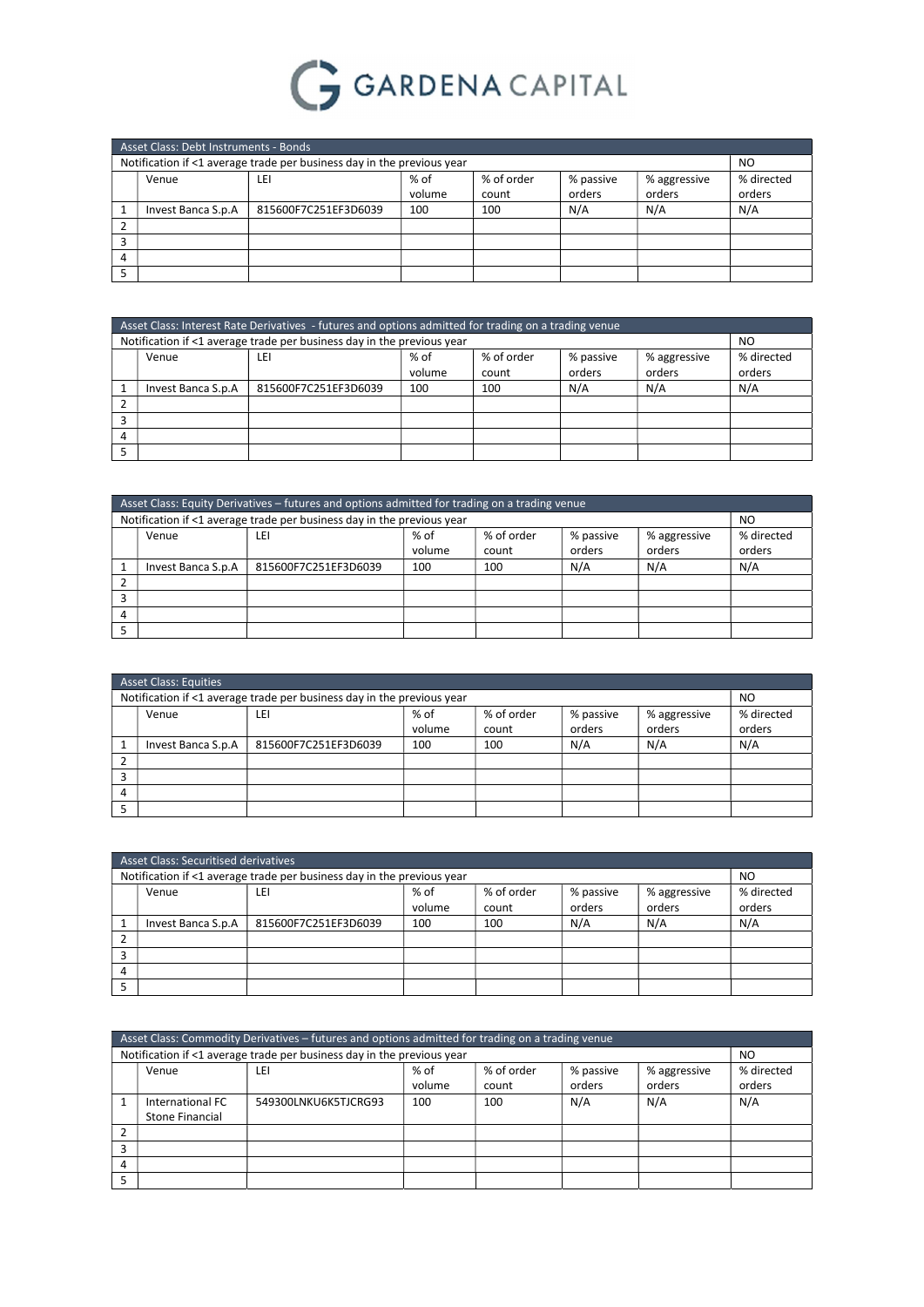

| <b>Qualitative Disclosure</b>                                                                                                                          |                                                                                                                                                                                                                                                                                                                                                                                                                                                                                                                                                                                                |  |  |  |  |
|--------------------------------------------------------------------------------------------------------------------------------------------------------|------------------------------------------------------------------------------------------------------------------------------------------------------------------------------------------------------------------------------------------------------------------------------------------------------------------------------------------------------------------------------------------------------------------------------------------------------------------------------------------------------------------------------------------------------------------------------------------------|--|--|--|--|
| <b>Execution factors</b>                                                                                                                               | When determining the strategy for placing orders for execution in the<br>market, Gardena will take into consideration a number of execution<br>factors dependent upon the characteristics of the order and the<br>prevailing market conditions. These may include price; speed; likelihood<br>of execution and settlement; cost; size and nature of order; and any<br>other consideration relevant to the order.                                                                                                                                                                               |  |  |  |  |
|                                                                                                                                                        | In determining the relative importance of the execution factors, Gardena<br>will take into account each client's objectives, the specific financial<br>instruments to which the order relates, the execution venues or<br>counterparties available for such orders and the prevailing market<br>conditions. Typically, price will merit a high relative importance in<br>obtaining the best possible result, however, Gardena may, at its<br>discretion, decide that other factors are more important than price, in<br>particular if dealing in less liquid asset classes and in OTC markets. |  |  |  |  |
|                                                                                                                                                        | In respect of its indirect execution, the Firm has used brokers' DEA<br>systems to access trading venues. In line with ESMA guidance, the Firm<br>discloses the brokers used and the brokers will report the end venues in<br>their own RTS reports. Notwithstanding this, Gardena reports that:<br>-the venues it most commonly selected through its DEA arrangement<br>with Invest Banca were MOT, MTS, Eurex and EuroTLX.                                                                                                                                                                   |  |  |  |  |
| Close links, conflicts of interest,<br>common ownership                                                                                                | Gardena uses DEA arrangements provided by Invest Banca. Invest<br>Banca is a shareholder of Gardena Capital Ltd. The Firm ensures that all<br>transactions undertaken are executed in accordance with the<br>Gardena's Best Execution Policy. Gardena regularly monitors these<br>arrangements to ensure potential conflicts of interest are appropriately<br>managed and mitigated.                                                                                                                                                                                                           |  |  |  |  |
| Specific arrangements with any<br>execution venues regarding<br>payments made or received,<br>discounts, rebates or<br>nonmonetary benefits received   | Gardena does not receive payments, discounts, rebates, or non-<br>monetary benefits in its trading arrangements.                                                                                                                                                                                                                                                                                                                                                                                                                                                                               |  |  |  |  |
| Factors leading to a change in the<br>list of execution venues listed in<br>the firm's execution policy, if such<br>a change occurred                  | There have been no changes to the firms list of execution venues.<br>Any amendments to the execution venues list will be made taking into<br>account a number of factors including the creditworthiness of the<br>venue and the execution performance of the venue.                                                                                                                                                                                                                                                                                                                            |  |  |  |  |
| How order execution differs<br>according to client categorisation                                                                                      | This is not applicable as Gardena only deals with Professional Clients.                                                                                                                                                                                                                                                                                                                                                                                                                                                                                                                        |  |  |  |  |
| Use of data or tools relating to<br>the quality of execution, including<br>any data published under<br>Delegated Regulation (EU)<br>2017/575 [RTS 27]; | The Firm used RTS27 reports in 2019 as these became available.                                                                                                                                                                                                                                                                                                                                                                                                                                                                                                                                 |  |  |  |  |
| Use of consolidated tape<br>provider output                                                                                                            | The Firm did not use the output of any Consolidated Tape<br>Providers noting that there were not any authorised<br>Consolidated Tape Providers in Europe during the review period.                                                                                                                                                                                                                                                                                                                                                                                                             |  |  |  |  |